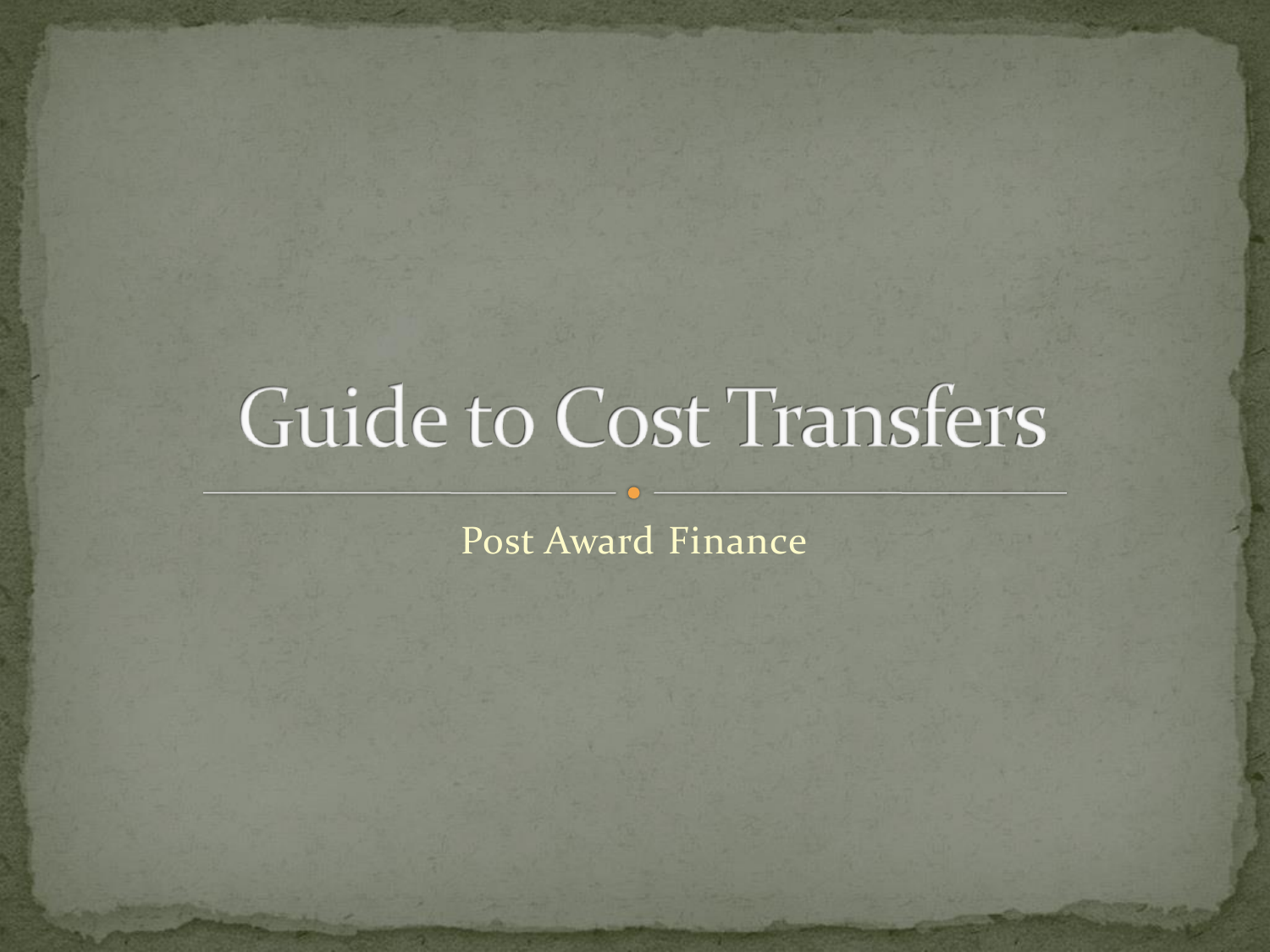## Cost Transfer Resources/Policies

• Hoop Policy Number 96: Establishes cost transfer policies <https://www.uth.edu/hoop/policy.htm?id=1448040>

• Recommended Queries

**HCM** 

UT\_CA\_PAFT\_PAYHIST\_FMS\_EMPLID2

UT\_CA\_PAFT\_PAYHIST\_FMS\_ACCTCD2

FMS

Grant Reports - Project Expense Detail Report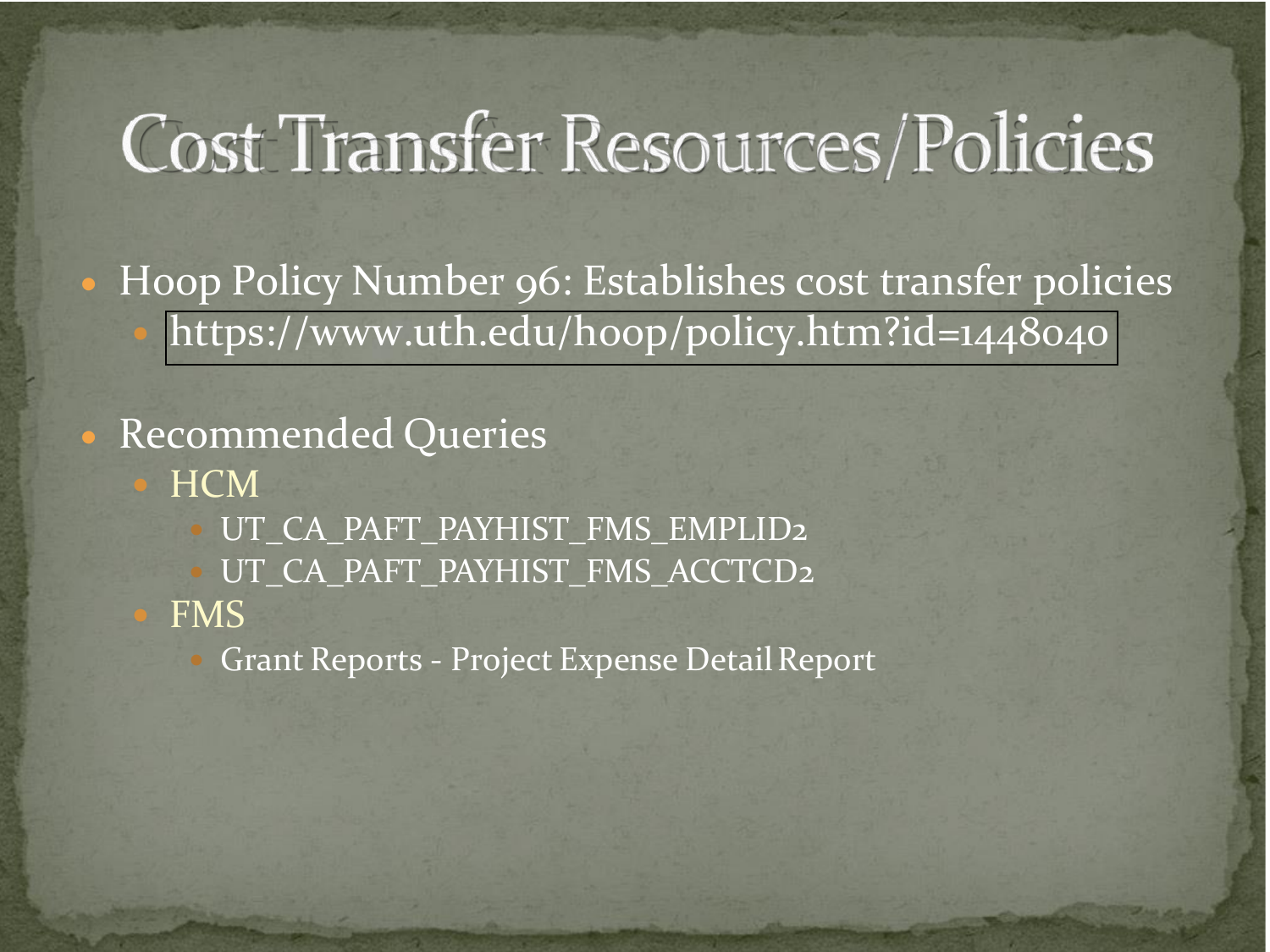## **PAF Perspective**

• Cost transfers have the potential to make us vulnerable during audit.

• We aim to ensure the costs are reasonable, allocable, and allowable.

• We seek documentation that provides a clear understanding of why the charges were not originally applied to the correctproject.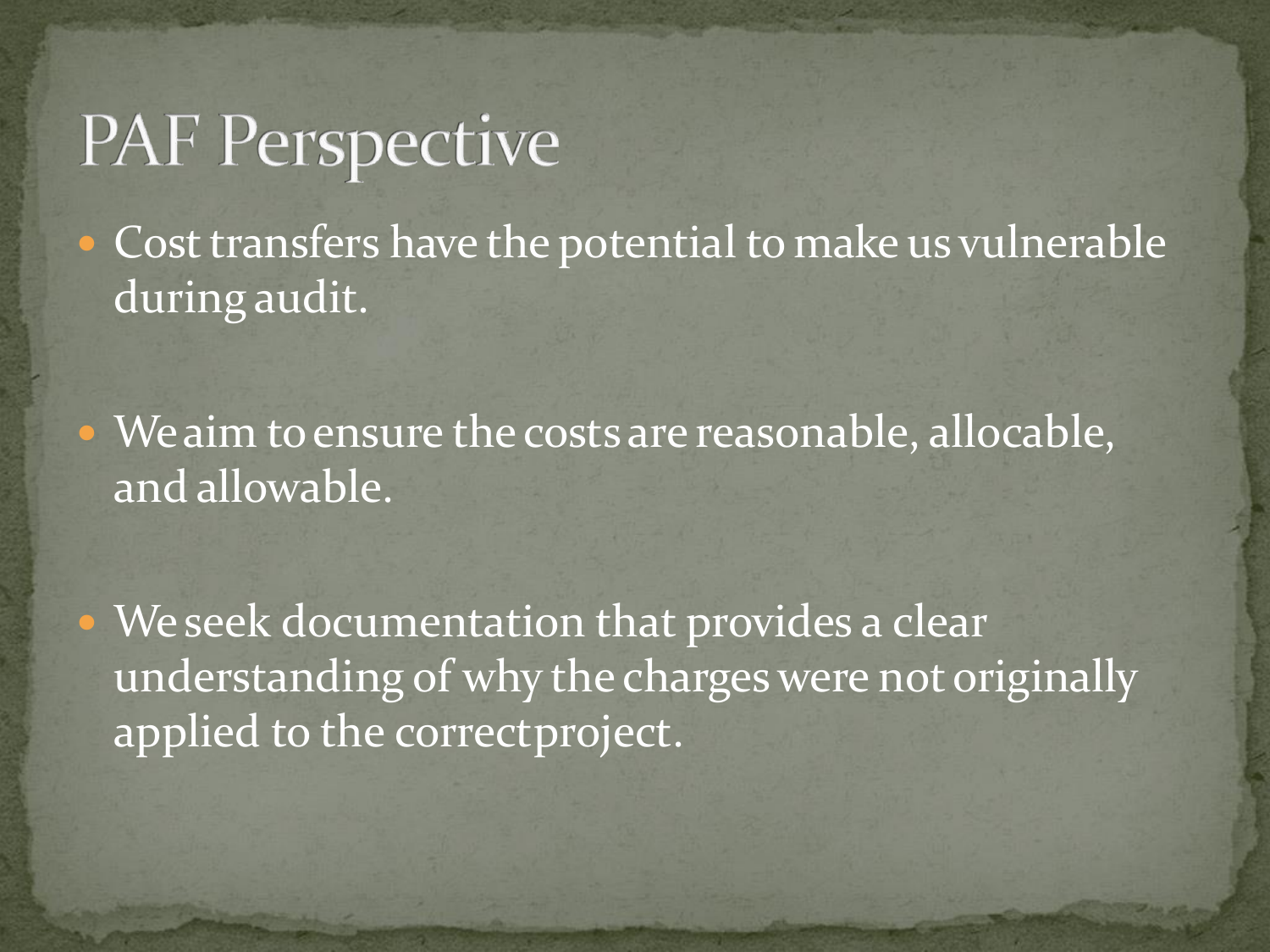## PAF Perspective Cont.

• We need to understand the whole picture

- What happened
- Why
- What caused theerror
- Is the discovery and correctiontimely

Justify, justify, justify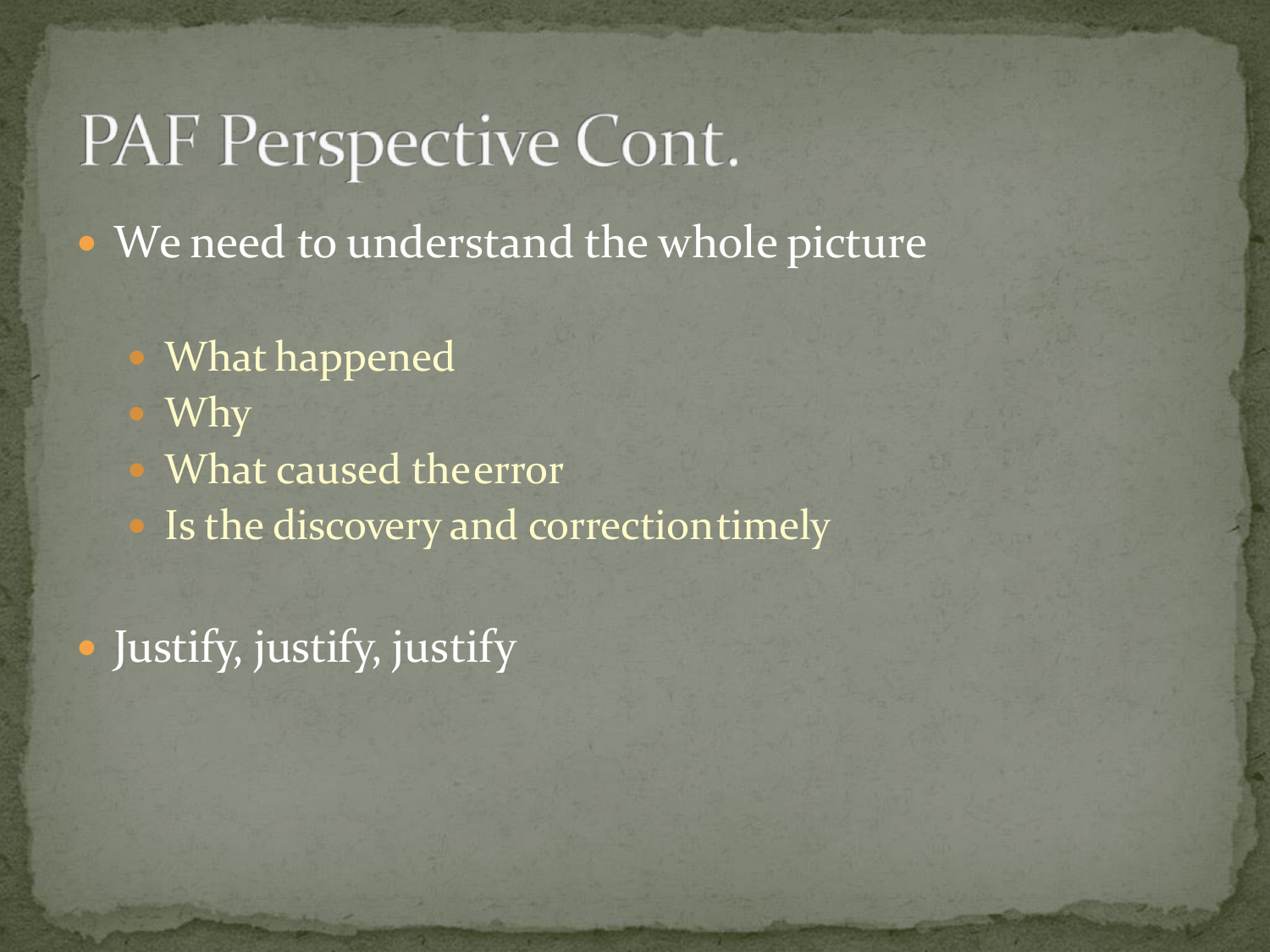#### Rationale Means EVERYTHING

- Put yourself in the shoes of the PAF member that is reviewing your cost transferrequest.
	- We have no working knowledge of the situation, andwe need a rationale that fully and clearly explains the need for an expensetransfer.

 Remember this rationale is AUDIT SUPPORT, and it should justifythe cost movement. If the explanation is not clear up front it certainly will not be clear if it is pulled for audit.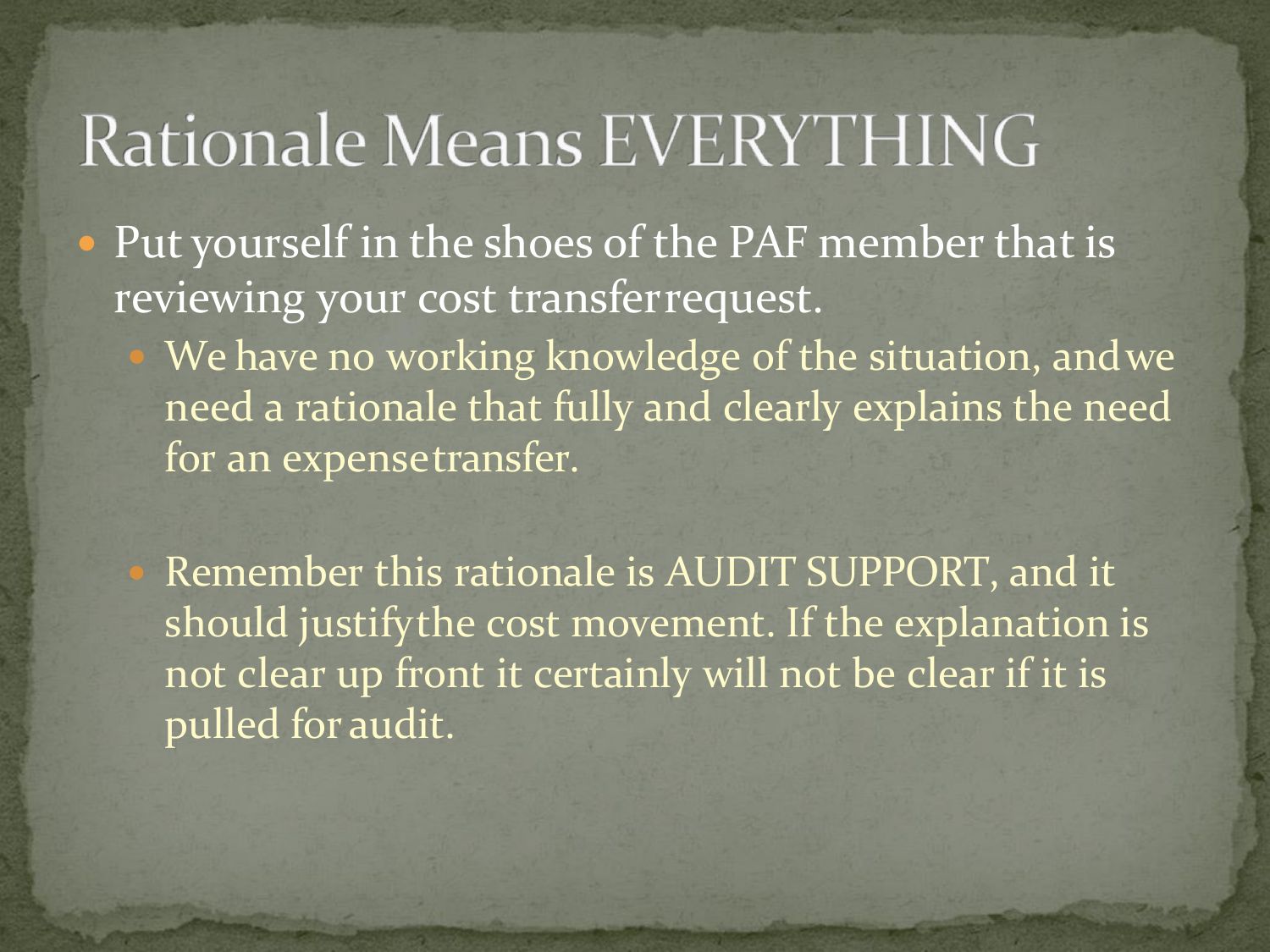## Unacceptable Rationales

- There was adeficit
- Money was freed up
- To use up remaining funds
- We needed to see if funds would beavailable
- To correct an error
- PI said move it
- Forgot to enter the PA
- Did not know the person was working on this project
- Move expense to a related project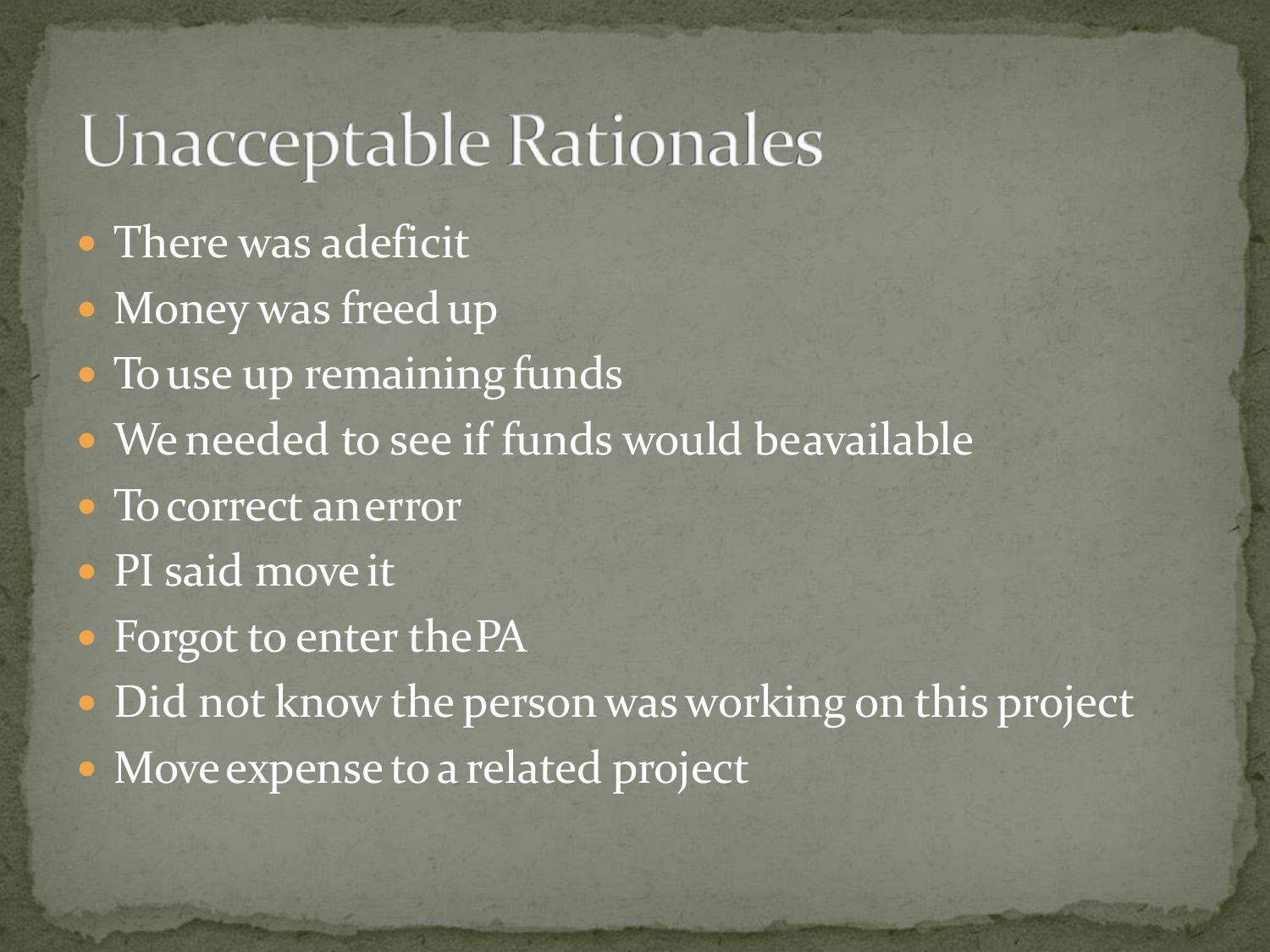#### PAF looks for answers to the following when reviewing Retro PAs

• Why was the person not charged to the correct project when the original PA wassubmitted?

• Did the person contribute effort/work at the FTE level in the PA?

• How long did it take to catch the error, and is there justification for a longdelay?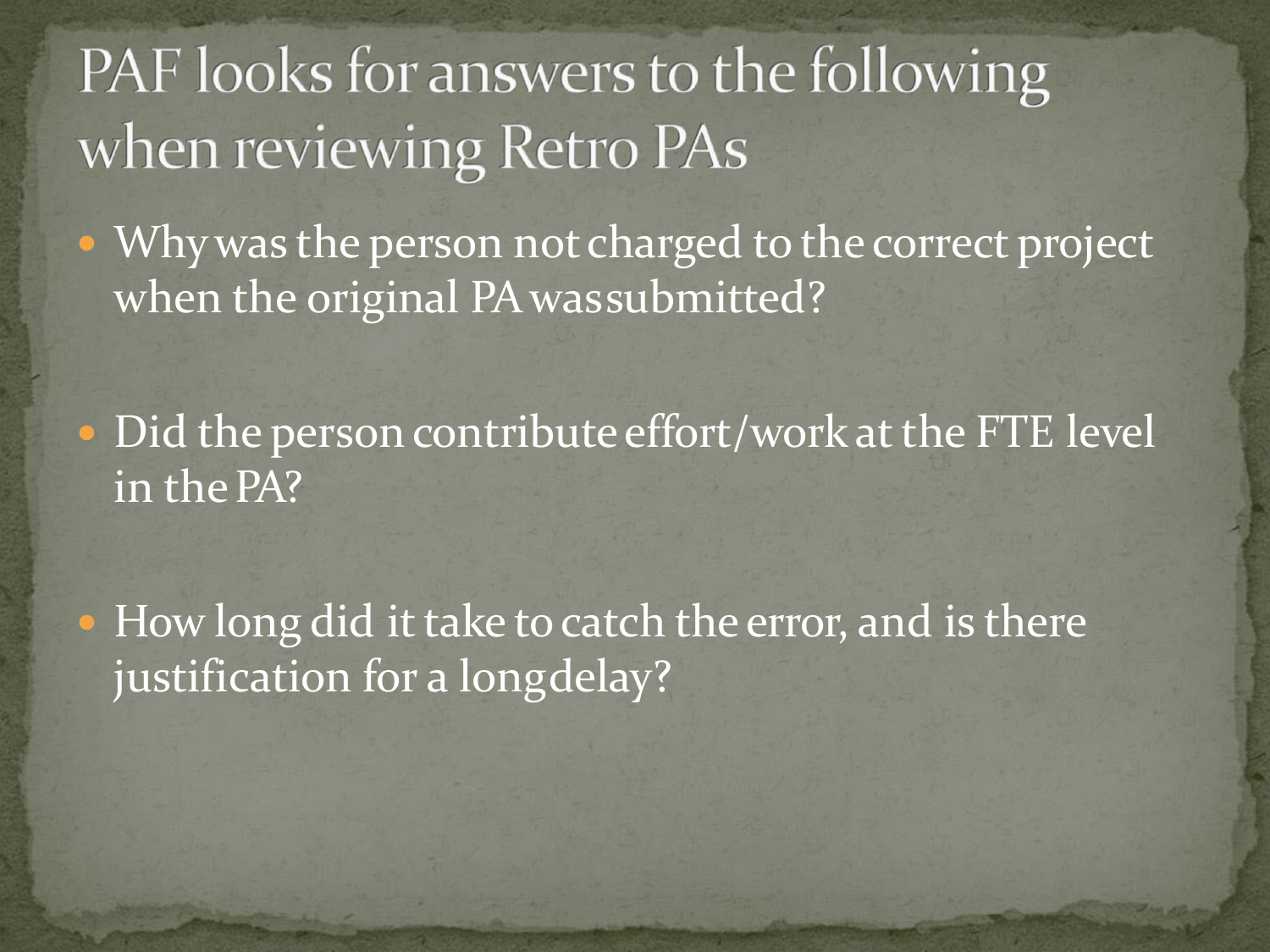## Retro PAs: Things to Remember

• If a PA affects a prior system generated effort report

- An effort report calculation worksheet must be completed
- The effort report must be updated and certified prior to receiving PAF approval
- Attach all related documents to the PA prior to submission.
- If an exception to policy is not approved the decision is final. The salary expense will need to be placed on an unrestricted account through another PA.

• The retro PA process is time consuming, which makes it important to monitor your accounts far before the end date.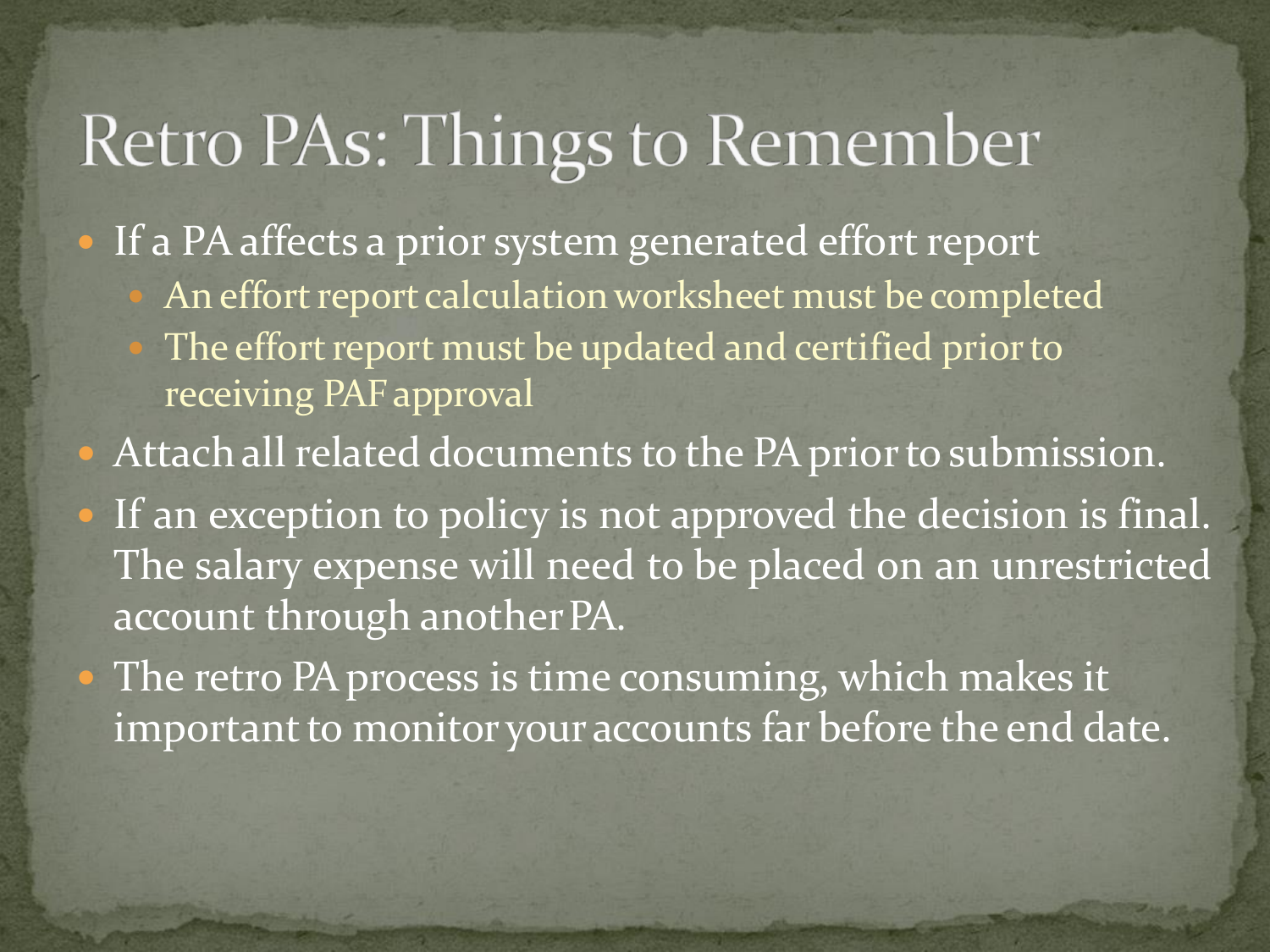## Lifecycle of a Retro PA

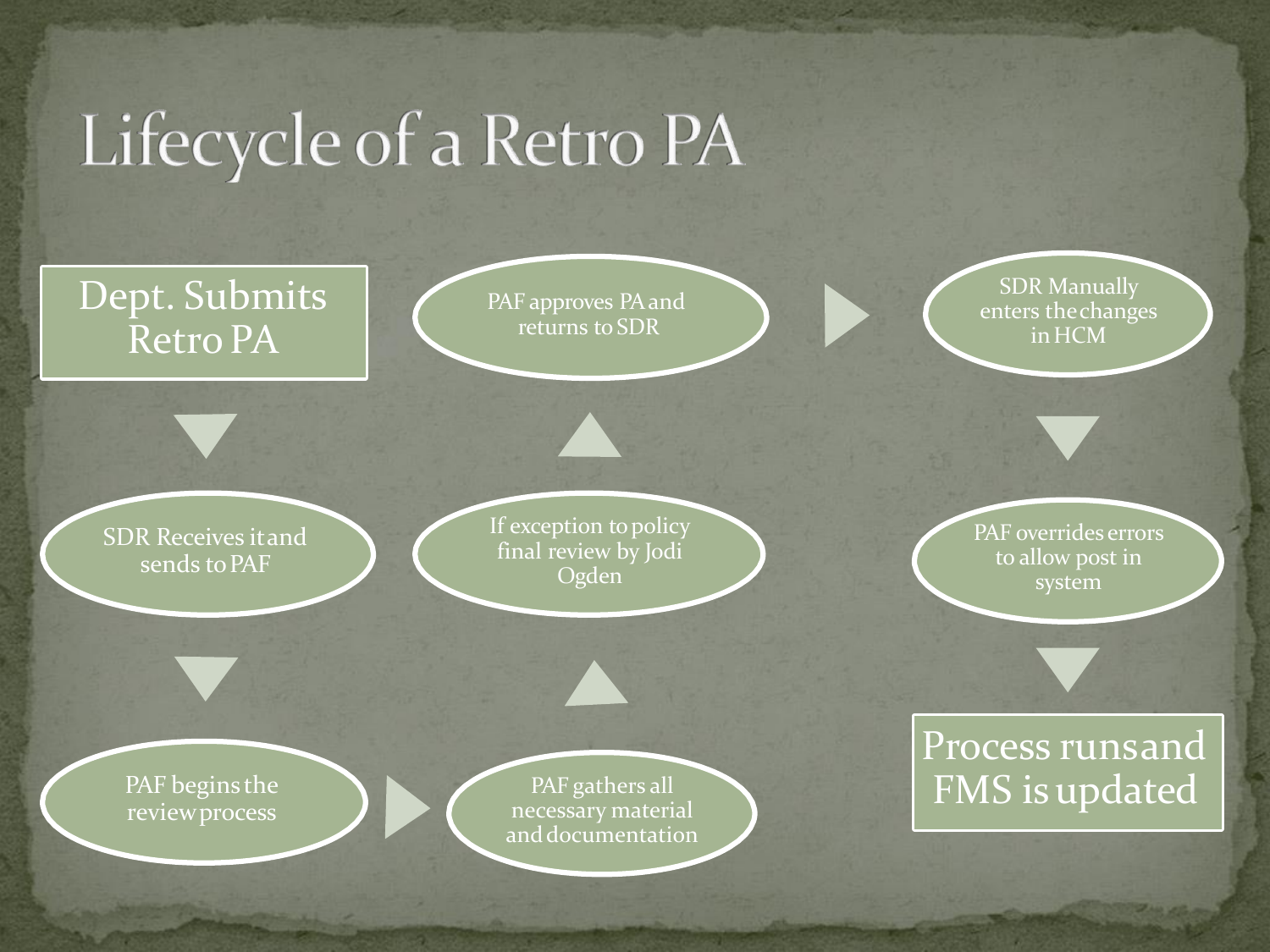## Non-personnel cost transfers

• Must have ledger documentation and proof of payment with theCTM.

**• Provide detail justification to support the** movement of thecosts.

· Explain any delay in catching the error in detail.

• Provide information about why the charge was not originally expensed to theproject.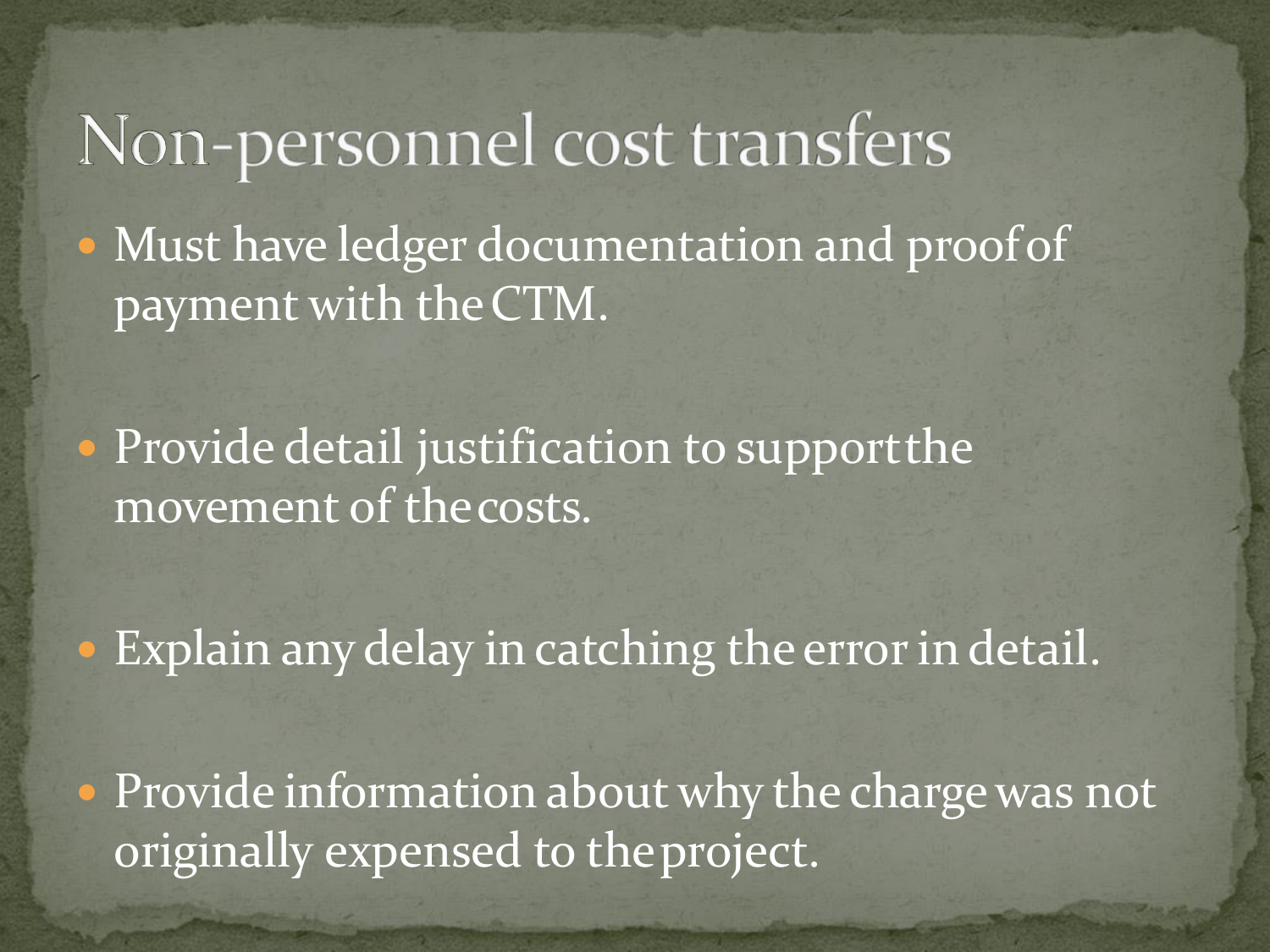#### It all sums up to this....

• The purpose of a cost transfer request is to provide justification to move a cost, and the document is audit support for the transfer.

• The rationale on the request should paint a picture of what happened, why, and justify the timeliness of the correction.

 If it is an exception to policy you need to detail what actions will be taken to avoid future similar instances.